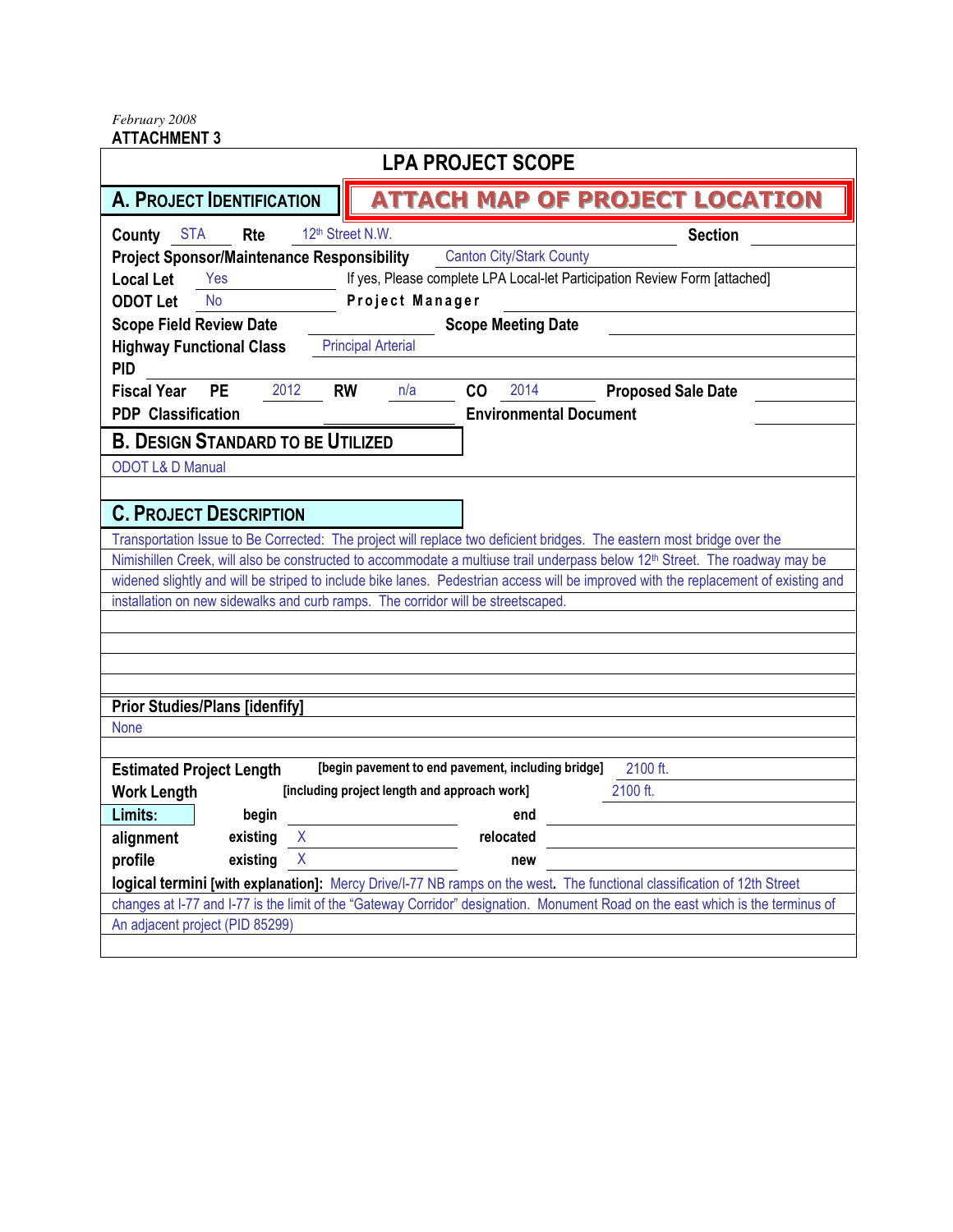| <b>D. TYPICAL SECTIONS EXISTING</b> |                              |                  |                    |                                              |     |                       |
|-------------------------------------|------------------------------|------------------|--------------------|----------------------------------------------|-----|-----------------------|
|                                     |                              |                  |                    |                                              |     |                       |
| <b>Primary Route:</b>               | 12 <sup>th</sup> Street      |                  |                    |                                              |     |                       |
| <b>Width</b>                        |                              |                  |                    |                                              |     |                       |
| pavement:                           | <b>Varies</b><br>$36' - 50'$ |                  | graded shoulder:   | treated shoulder:                            | RW: | Varies<br>$60' - 66'$ |
| Bridge: face to face of rails       |                              | 47'              |                    | toe to toe of parapets                       |     |                       |
| curbs                               | X<br>yes                     | no               | comment            |                                              |     |                       |
| curb ramps                          | Χ<br>yes                     | no               | comment            |                                              |     |                       |
| sidewalks                           | X<br>yes                     | no               | comment            | Some sections currently do not have walk     |     |                       |
| guardrail                           | ves                          | X<br>no          | type               |                                              |     |                       |
| <b>TYPICAL SECTIONS PROPOSED</b>    |                              |                  |                    |                                              |     |                       |
| Route                               |                              |                  |                    |                                              |     |                       |
| <b>Width</b>                        |                              |                  |                    |                                              |     |                       |
| pavement:                           | <b>TBD</b>                   | graded shoulder: |                    | treated shoulder:                            | RW: | Varies<br>$60' - 66'$ |
| Bridge: face to face of rails       |                              | <b>TBD</b>       |                    | toe to toe of parapets                       |     |                       |
| curbs                               | Χ<br>yes                     | no               | comment            |                                              |     |                       |
| curb ramps                          | X<br>yes                     | no               | comment            |                                              |     |                       |
| sidewalks                           | Χ<br>yes                     | no               | comment            | Walk will be installed along entire corridor |     |                       |
| guardrail                           | yes                          | no               | Χ<br>type          |                                              |     |                       |
| <b>SUPPLEMENTAL INFORMATION</b>     |                              |                  |                    |                                              |     |                       |
| <b>ADT</b>                          | 10,200                       |                  | Design ADT         | 10,200                                       |     |                       |
| <b>DHV</b>                          | 862                          |                  |                    | <b>Certified Traffic</b>                     |     |                       |
| T <sub>24</sub>                     |                              |                  |                    |                                              |     |                       |
| <b>Design Speed</b>                 |                              |                  | <b>Legal Speed</b> | 35 MPH                                       |     |                       |
| <b>Comments</b>                     |                              |                  |                    |                                              |     |                       |
| <b>TYPICAL SECTIONS EXISTING</b>    |                              |                  |                    |                                              |     |                       |
| <b>Secondary Route:</b>             |                              |                  |                    |                                              |     |                       |
| <b>Width</b>                        |                              |                  |                    |                                              |     |                       |
| pavement:                           |                              |                  | graded shoulder:   | treated shoulder:                            | RW: |                       |
| Bridge: face to face of rails       |                              |                  |                    | toe to toe of parapets                       |     |                       |
| curbs                               | yes                          | no               | comment            |                                              |     |                       |
| curb ramps                          | yes                          | no               | comment            |                                              |     |                       |
| sidewalks                           | yes                          | no               | comment            |                                              |     |                       |
| guardrail                           | yes                          | no               | type               |                                              |     |                       |
| <b>TYPICAL SECTIONS PROPOSED</b>    |                              |                  |                    |                                              |     |                       |
| Route                               |                              |                  |                    |                                              |     |                       |
| <b>Width</b>                        |                              |                  |                    |                                              |     |                       |
| pavement:                           |                              | graded shoulder: |                    | treated shoulder:                            | RW: |                       |
| Bridge: face to face of rails       |                              |                  |                    | toe to toe of parapets                       |     |                       |
|                                     |                              |                  |                    |                                              |     |                       |
| curbs                               | yes                          | no               | comment            |                                              |     |                       |
| curb ramps                          | yes                          | no               | comment            |                                              |     |                       |
| sidewalks                           | yes                          | no               | comment            |                                              |     |                       |
| guardrail                           | yes                          | no               | type               |                                              |     |                       |
| <b>SUPPLEMENTAL INFORMATION</b>     |                              |                  |                    |                                              |     |                       |
| <b>ADT</b>                          |                              |                  | <b>Design ADT</b>  |                                              |     |                       |
| <b>DHV</b>                          |                              |                  |                    | <b>Certified Traffic</b>                     |     |                       |
| T <sub>24</sub>                     |                              |                  |                    |                                              |     |                       |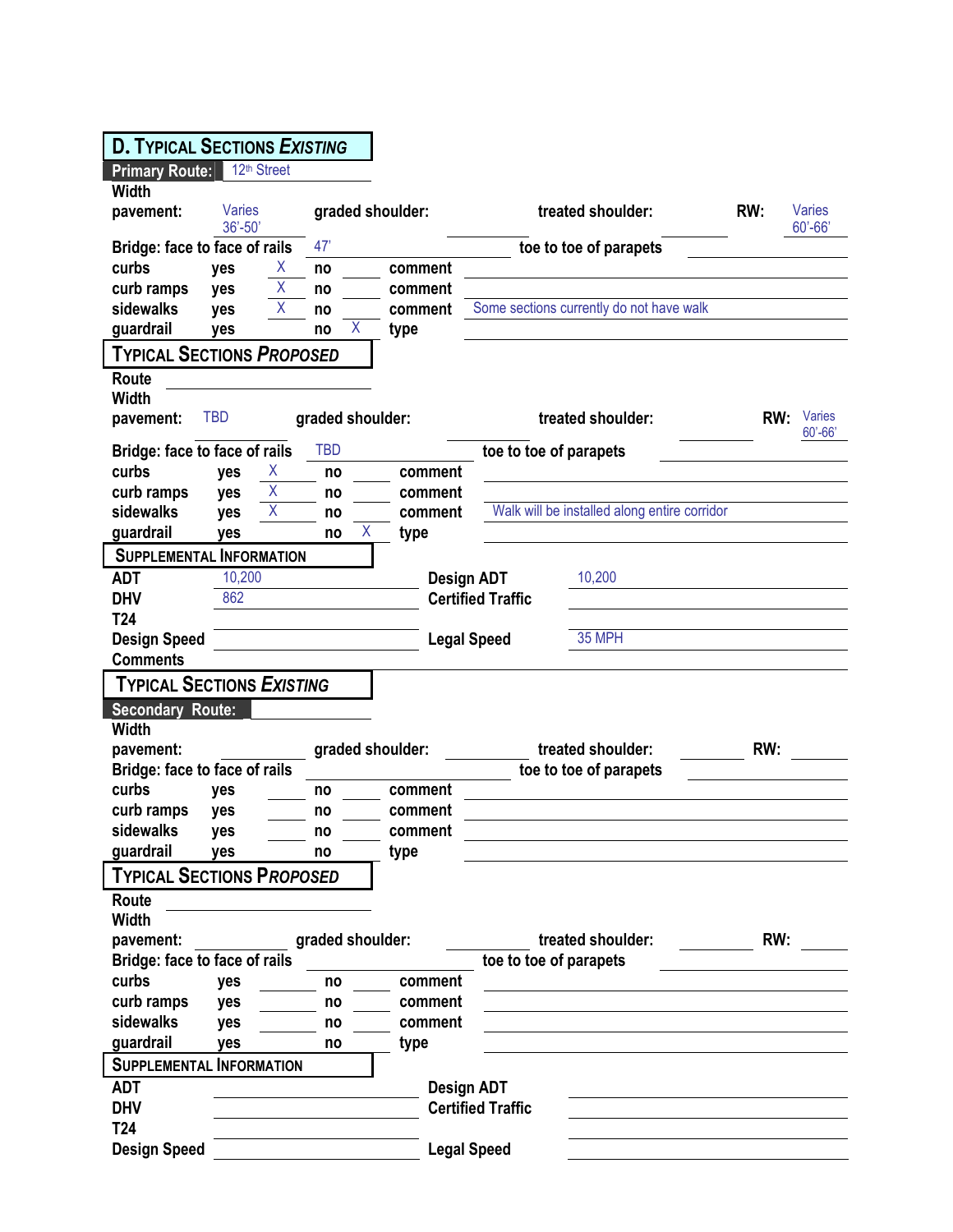**Comments** 

| E. RIGHT OF WAY                 |                |        |                    |                                                                                                                                                                                     |                  |        |
|---------------------------------|----------------|--------|--------------------|-------------------------------------------------------------------------------------------------------------------------------------------------------------------------------------|------------------|--------|
| <b>Right of Way Plan</b>        |                |        | yes                | no                                                                                                                                                                                  | X                |        |
| Approximate number of parcels   |                |        |                    |                                                                                                                                                                                     |                  |        |
| known relocations               |                |        | yes                | no                                                                                                                                                                                  | X                |        |
| <b>Railroad involvement</b>     |                |        | yes                | X<br>no                                                                                                                                                                             |                  |        |
| <b>Railroad name</b>            |                |        | <b>Akron Metro</b> |                                                                                                                                                                                     |                  |        |
| <b>Encroachments</b>            |                |        |                    |                                                                                                                                                                                     |                  |        |
| <b>Airway Highway Clearance</b> |                |        | yes                | X<br>no                                                                                                                                                                             |                  |        |
| <b>Remarks</b>                  |                |        |                    |                                                                                                                                                                                     |                  |        |
| <b>Airport Name</b>             |                |        |                    |                                                                                                                                                                                     |                  |        |
| <b>Comments</b>                 |                |        |                    |                                                                                                                                                                                     |                  |        |
|                                 |                |        |                    | Note: Provide a footprint of proposed and existing right of way limits as soon as a                                                                                                 |                  |        |
|                                 |                |        |                    | available to District Env. Coordinator and District Real Estate Administrator. Caution:                                                                                             |                  |        |
|                                 |                |        |                    | Environmental needs to be clear prior to the beginning of right of way acquisition. A local                                                                                         |                  |        |
|                                 |                |        |                    | utilizing their own monies, assumes many risks by proceeding with acquisition prior to                                                                                              |                  |        |
|                                 |                |        |                    | environmental being cleared. These risks include purchasing r/w that may never be used for<br>the project and purchasing a site that contains the need for hazardous waste cleanup. |                  |        |
|                                 |                |        |                    |                                                                                                                                                                                     |                  |        |
| <b>F. UTILITIES</b>             |                |        |                    |                                                                                                                                                                                     |                  |        |
| <b>Aerial</b>                   |                |        |                    |                                                                                                                                                                                     |                  |        |
| Phone<br>yes                    |                | no     | Χ                  | name of company                                                                                                                                                                     |                  |        |
| <b>Cablevision</b><br>yes       |                | no     | $\overline{X}$     | name of company                                                                                                                                                                     |                  |        |
| yes<br><b>Power</b>             | $\overline{X}$ | no     |                    | name of company                                                                                                                                                                     | <b>AEP</b>       |        |
| <b>Buried</b>                   |                |        |                    |                                                                                                                                                                                     |                  |        |
| Phone                           | yes            |        | X<br>no            | name of company                                                                                                                                                                     |                  |        |
| <b>Cablevision</b>              | yes            |        | $\sf X$<br>no      | name of company                                                                                                                                                                     |                  |        |
| <b>Power</b>                    | yes            |        | X<br>no            | name of company                                                                                                                                                                     |                  |        |
| Gas                             | yes            | X.     | no                 | name of company                                                                                                                                                                     | Dominion         |        |
| pipelines                       | yes            |        | X<br>no            | name of company                                                                                                                                                                     |                  |        |
| water                           |                | X      | no                 |                                                                                                                                                                                     |                  |        |
|                                 |                |        |                    |                                                                                                                                                                                     |                  | Canton |
|                                 | yes            |        | no                 | private                                                                                                                                                                             | public           |        |
| sanitary sewer                  | yes            | X<br>Χ | no                 | private                                                                                                                                                                             | public           | Canton |
| storm sewer<br>other            | yes<br>yes     |        | no                 | private<br>private                                                                                                                                                                  | public<br>public | Canton |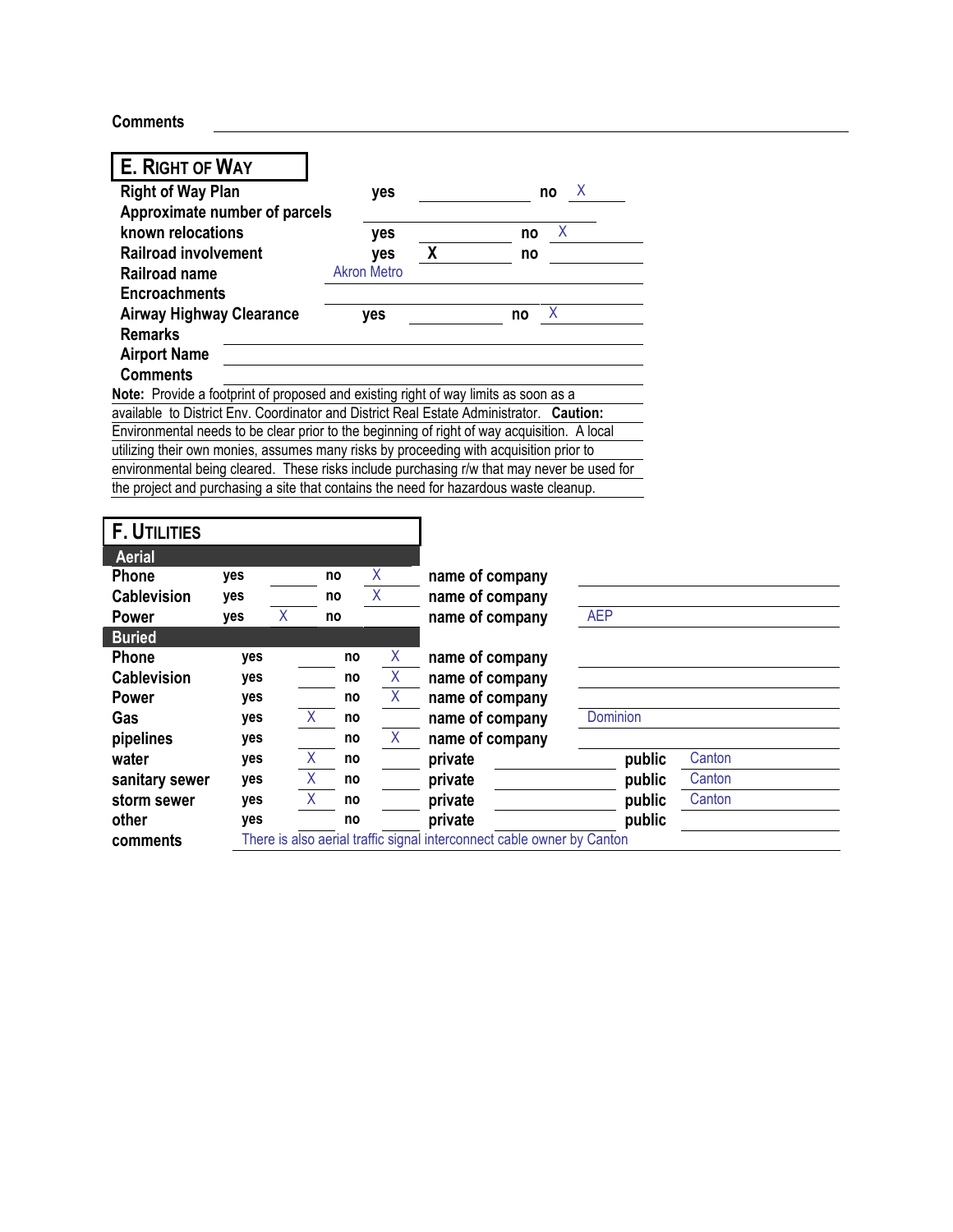| <b>G. STRUCTURAL REQUIREMENTS</b>                               |                                 |                                                                 |                                                                                                                          |                      |               |
|-----------------------------------------------------------------|---------------------------------|-----------------------------------------------------------------|--------------------------------------------------------------------------------------------------------------------------|----------------------|---------------|
| <b>EXISTING STRUCTURE INFORMATION</b>                           |                                 |                                                                 |                                                                                                                          |                      |               |
| <b>Structure Type</b>                                           | <b>Reinforced Concrete Arch</b> |                                                                 |                                                                                                                          |                      |               |
| <b>Sufficiency Rating</b>                                       | 47.4 SD                         | <b>General Appraisal</b>                                        | 4A                                                                                                                       | <b>Bridge Number</b> | CA-5-15       |
| <b>Structure File No.</b>                                       | 7631324                         | crossing                                                        | <b>West Branch of Nimishillen Creek</b>                                                                                  |                      |               |
| <b>Bridge Length</b>                                            | 50'-0" Clear Span               |                                                                 |                                                                                                                          |                      |               |
| <b>Number of Spans</b>                                          | 1                               |                                                                 |                                                                                                                          |                      |               |
| <b>Eligible for National Register</b>                           | yes                             | X<br>no                                                         |                                                                                                                          |                      |               |
| <b>PROPOSED STRUCTURE INFORMATION</b>                           |                                 |                                                                 |                                                                                                                          |                      |               |
| <b>New Structure</b>                                            | X<br>yes                        | no                                                              |                                                                                                                          |                      |               |
| <b>Rehabilitate Existing Bridge by:</b>                         |                                 |                                                                 |                                                                                                                          |                      |               |
| <b>Structure Width</b>                                          | <b>TBD</b>                      |                                                                 | <b>Structure Type</b>                                                                                                    | <b>TBD</b>           |               |
| <b>Number of Spans</b>                                          | 1                               |                                                                 |                                                                                                                          |                      |               |
| <b>Beam Type</b>                                                | <b>Concrete Box</b>             | <b>Steel</b>                                                    |                                                                                                                          |                      |               |
|                                                                 |                                 | Other Design Considerations/Explanation of change in Line Grade |                                                                                                                          |                      |               |
|                                                                 |                                 |                                                                 | The intent is to lengthen this structure to include a trail underpass and eliminate an existing at-grade trail crossing. |                      |               |
| <b>Guardrail Type</b>                                           | <b>TBD</b>                      |                                                                 |                                                                                                                          |                      |               |
| <b>G. STRUCTURAL REQUIREMENTS</b>                               |                                 |                                                                 |                                                                                                                          |                      |               |
| <b>EXISTING STRUCTURE INFORMATION</b>                           |                                 |                                                                 |                                                                                                                          |                      |               |
| <b>Structure Type</b>                                           | <b>Concrete Arch</b>            |                                                                 |                                                                                                                          |                      |               |
| <b>Sufficiency Rating</b>                                       | 84.0                            | <b>General Appraisal</b>                                        | 5A                                                                                                                       | <b>Bridge Number</b> | STA-12NW-1300 |
|                                                                 |                                 |                                                                 |                                                                                                                          |                      |               |
| <b>Structure File No.</b>                                       | 7661215                         |                                                                 | <b>Canton Parks Waterworks Race</b>                                                                                      |                      |               |
|                                                                 | 51'                             | crossing                                                        |                                                                                                                          |                      |               |
| <b>Bridge Length</b>                                            | 1                               |                                                                 |                                                                                                                          |                      |               |
| <b>Number of Spans</b><br><b>Eligible for National Register</b> | yes                             | no                                                              | Χ                                                                                                                        |                      |               |
| <b>PROPOSED STRUCTURE INFORMATION</b>                           |                                 |                                                                 |                                                                                                                          |                      |               |
| <b>New Structure</b>                                            | X<br>yes                        | no                                                              |                                                                                                                          |                      |               |
| <b>Rehabilitate Existing Bridge by:</b>                         |                                 |                                                                 |                                                                                                                          |                      |               |
| <b>Structure Width</b>                                          | <b>TBD</b>                      |                                                                 | <b>Structure Type</b>                                                                                                    | <b>TBD</b>           |               |
| <b>Number of Spans</b>                                          | 1                               |                                                                 |                                                                                                                          |                      |               |
| <b>Beam Type</b>                                                | <b>Concrete Box</b>             | <b>Steel</b>                                                    |                                                                                                                          |                      |               |
|                                                                 |                                 | Other Design Considerations/Explanation of change in Line Grade |                                                                                                                          |                      |               |
|                                                                 |                                 |                                                                 |                                                                                                                          |                      |               |
|                                                                 |                                 |                                                                 |                                                                                                                          |                      |               |
| <b>Guardrail Type</b>                                           | <b>TBD</b>                      |                                                                 |                                                                                                                          |                      |               |
| <b>H. DESIGN EXCEPTION[S] REQUIRED</b>                          |                                 |                                                                 |                                                                                                                          |                      |               |
| $X$ no<br>yes                                                   | explain                         | Possible due to horizontal curves in roadway                    |                                                                                                                          |                      |               |
| <b>I. TRAFFIC CONTROL</b>                                       |                                 |                                                                 |                                                                                                                          |                      |               |
| Signing<br>Χ<br>yes                                             | no                              | <b>Remarks</b>                                                  |                                                                                                                          |                      |               |
| <b>Striping</b><br>yes<br>X                                     | no                              | <b>Remarks</b>                                                  |                                                                                                                          |                      |               |
| Lighting<br>yes<br>X                                            | no                              | <b>Remarks</b>                                                  |                                                                                                                          |                      |               |
| <b>Signals</b><br>yes<br><b>RPMs</b><br>yes                     | Χ<br>no<br>Χ<br>no              | <b>Remarks</b><br><b>Remarks</b>                                |                                                                                                                          |                      |               |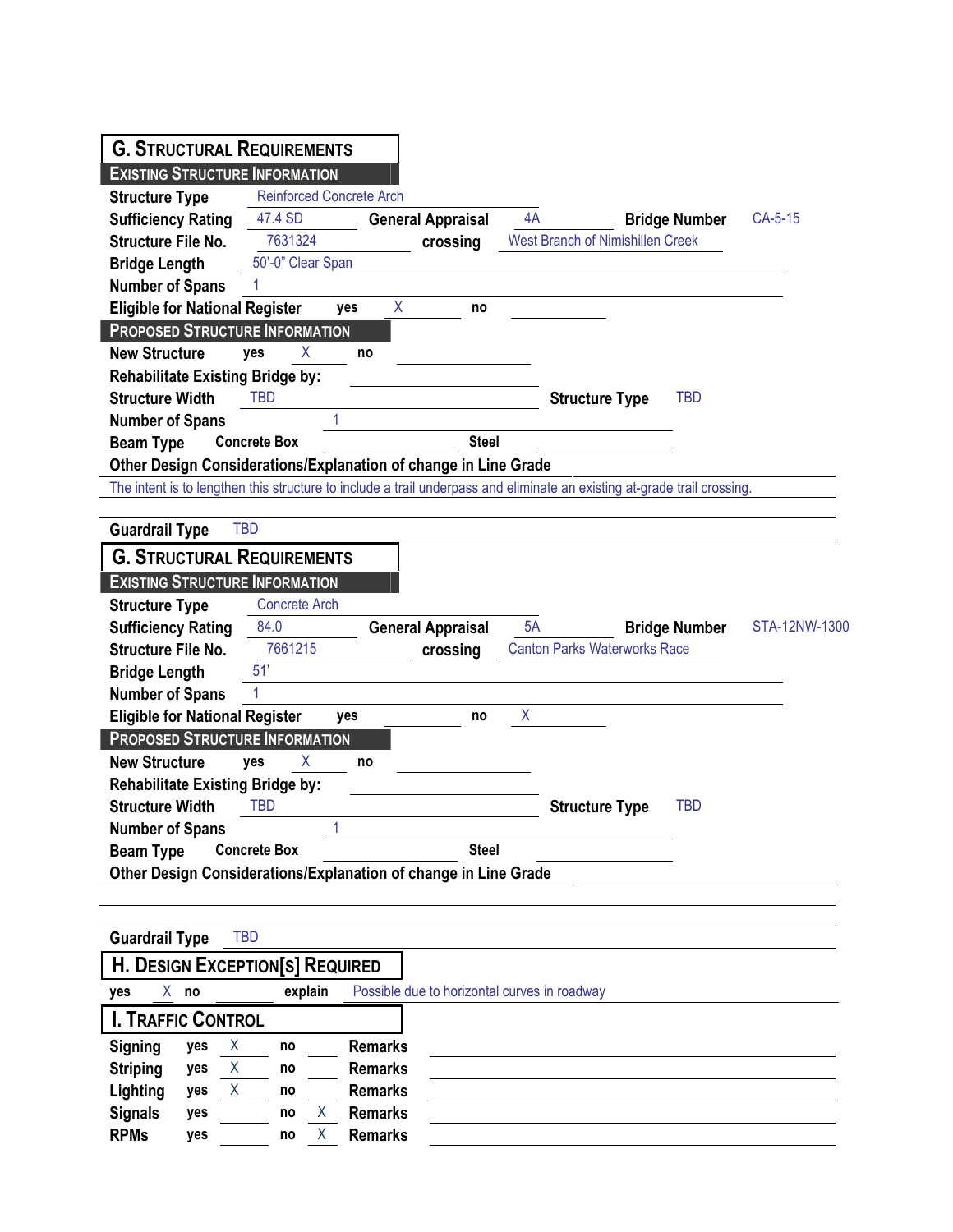|                     | <b>J. MAINTENANCE OF TRAFFIC</b>                           |                                   |               |
|---------------------|------------------------------------------------------------|-----------------------------------|---------------|
| <b>Detour</b>       | Possible during bridge replacements                        | <b>Part Width</b>                 | When possible |
| <b>Remarks</b>      | Will maintain one lane in each direction whenever possible |                                   |               |
| <b>K. DRIVEWAYS</b> |                                                            |                                   |               |
| ves                 | <b>Remarks</b><br>no                                       | 1 Mercy Hospital, 1 for city park |               |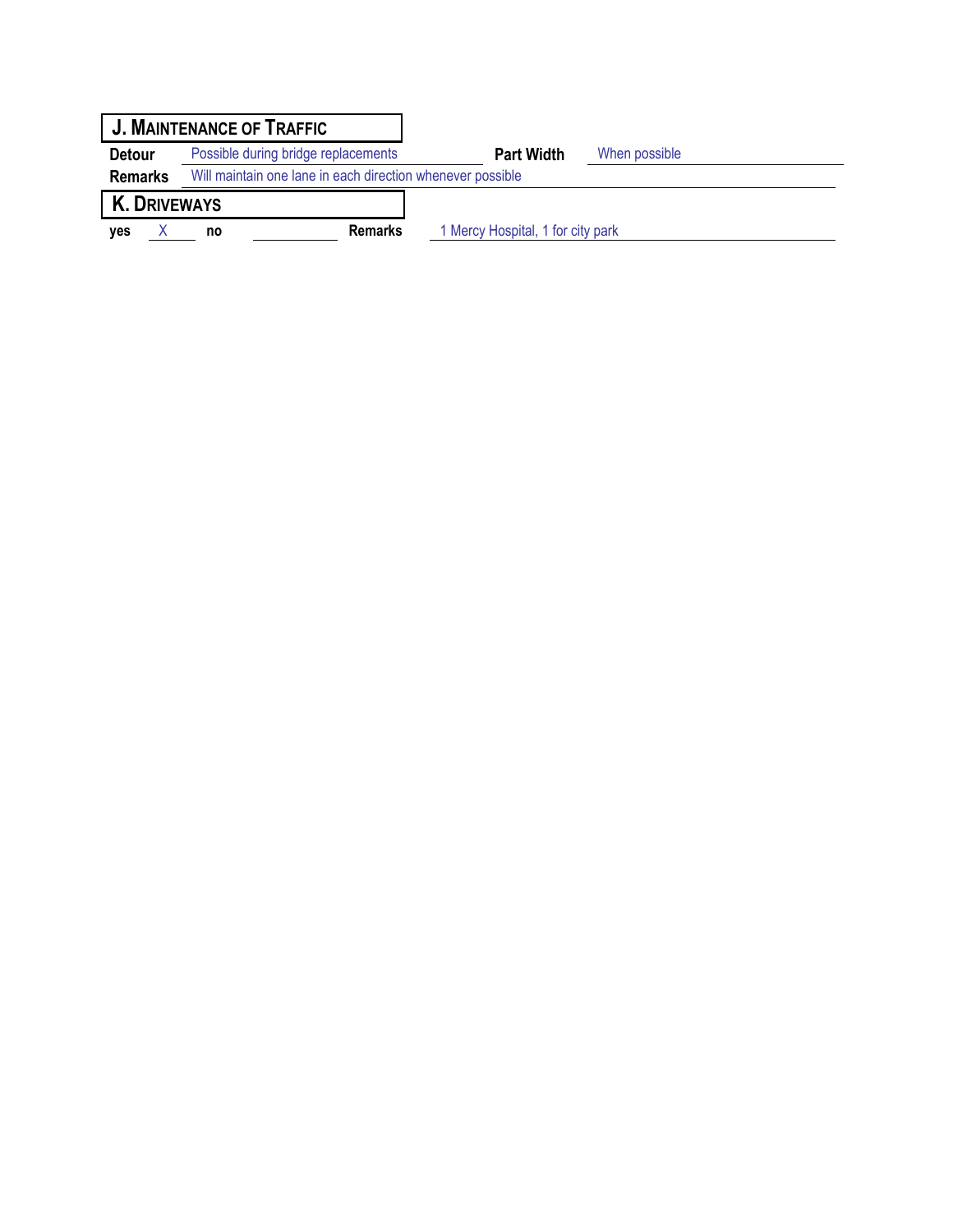| <b>L. PROJECT FUNDING</b>                                                                 |             |        |                                                                                              |   |        |                    |        |    |                    |     |
|-------------------------------------------------------------------------------------------|-------------|--------|----------------------------------------------------------------------------------------------|---|--------|--------------------|--------|----|--------------------|-----|
| <b>Project Cost Estimate</b>                                                              | \$4.15 mil. |        |                                                                                              |   |        |                    |        |    |                    |     |
| Quantity Splits needed in plans to differentiate funding participation?<br>X<br>yes<br>no |             |        |                                                                                              |   |        |                    |        |    |                    |     |
| comments                                                                                  |             |        |                                                                                              |   |        |                    |        |    |                    |     |
| Coordination with concurrent project required                                             |             |        |                                                                                              |   |        | yes                | X      | no |                    |     |
| comments                                                                                  |             |        | 12 <sup>th</sup> Street Corridor Improvement Project (PID 85299) is adjacent to this project |   |        |                    |        |    |                    |     |
| <b>COST ESTIMATES</b>                                                                     |             |        |                                                                                              |   |        |                    |        |    |                    |     |
| <b>Project Phases</b>                                                                     |             |        | <b>Federal Funds</b>                                                                         |   |        | <b>State Funds</b> |        |    | <b>Local Funds</b> |     |
|                                                                                           |             |        |                                                                                              |   |        |                    |        |    |                    |     |
|                                                                                           | Fiscal Year |        |                                                                                              |   |        |                    |        |    |                    |     |
|                                                                                           |             |        |                                                                                              |   |        |                    |        |    |                    |     |
|                                                                                           |             | source | amount                                                                                       | % | source |                    | amount | %  | amount             | %   |
| env                                                                                       | 2013        |        |                                                                                              |   |        |                    |        |    |                    | 100 |
| final design                                                                              | 2012        |        |                                                                                              |   |        |                    |        |    |                    | 100 |
| PE [TOTAL]                                                                                |             |        |                                                                                              |   |        |                    |        |    |                    | 100 |
| utilities                                                                                 | 2013        |        |                                                                                              |   |        |                    |        |    |                    |     |
| <b>RW [TOTAL]</b>                                                                         |             |        |                                                                                              |   |        |                    |        |    |                    |     |
| co contract                                                                               | 2014        |        |                                                                                              |   |        |                    |        |    |                    |     |
| co inspect/engineer                                                                       | 2014        |        |                                                                                              |   |        |                    |        |    |                    |     |
| <b>CONSTRUCTION[ TOTAL]</b>                                                               |             |        |                                                                                              |   |        |                    |        |    |                    |     |
| <b>TOTAL</b>                                                                              |             |        |                                                                                              |   |        |                    |        |    |                    |     |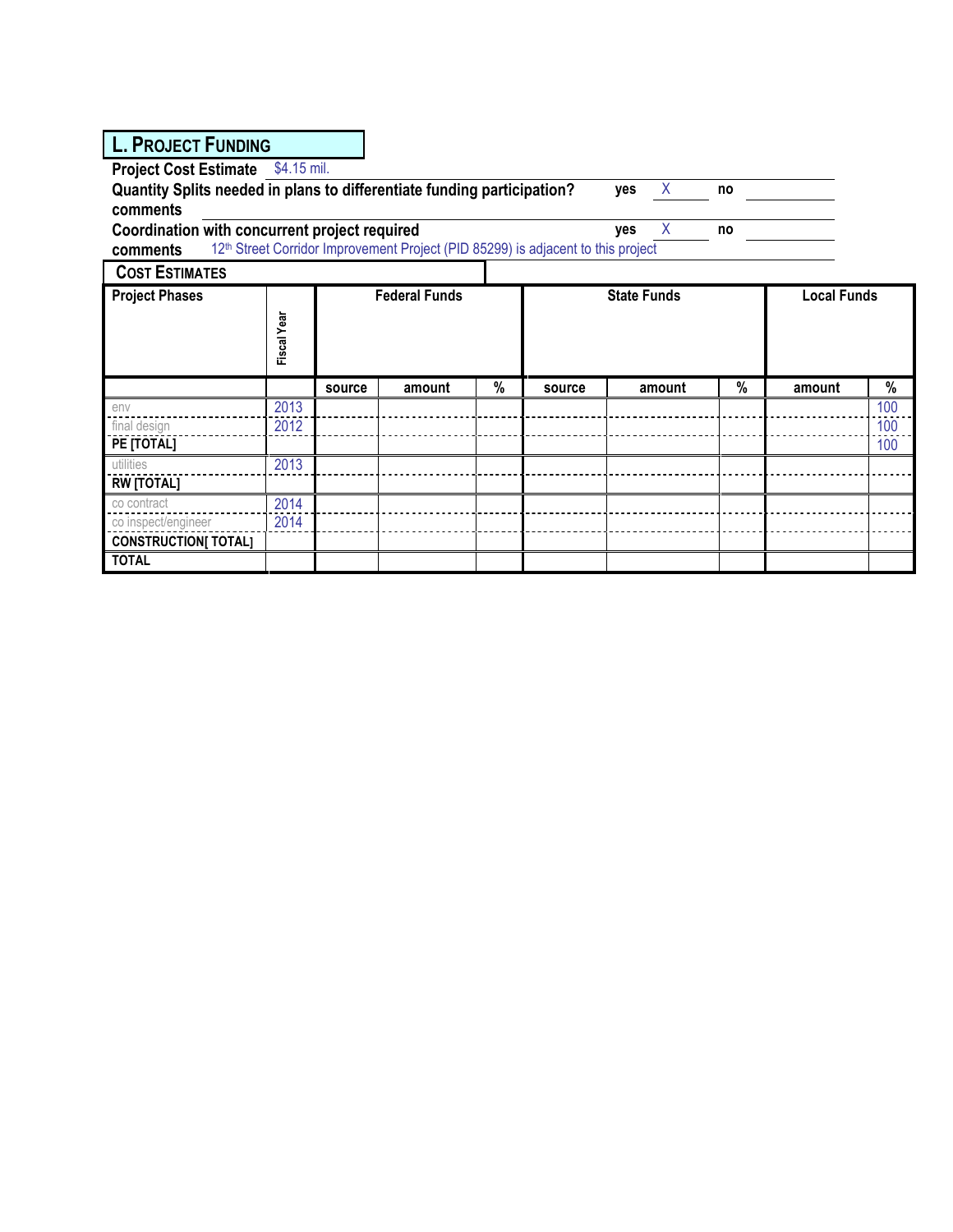| <b>PE FUND EVENT</b>               |               |                       |                                       |                                 |                           |
|------------------------------------|---------------|-----------------------|---------------------------------------|---------------------------------|---------------------------|
| <b>SAC</b>                         | <b>Amount</b> |                       | Fed/State Rate Program Max            | <b>PE Phase total</b>           | $\Gamma'$                 |
|                                    |               |                       |                                       |                                 |                           |
| <b>RW FUND EVENT</b>               |               |                       |                                       |                                 |                           |
| <b>SAC</b>                         | <b>Amount</b> | <b>Fed/State Rate</b> | <b>Program Max</b>                    | <b>RW Phase total</b>           | FY                        |
|                                    |               |                       |                                       |                                 |                           |
| <b>CO FUND EVENT 1</b>             |               |                       |                                       |                                 |                           |
| <b>SAC</b>                         | <b>Amount</b> |                       | Fed/State Rate Program Max            | CO Fund event total             | $\mathsf{F}^{\mathsf{V}}$ |
|                                    |               |                       |                                       |                                 |                           |
| construction contract              | \$1           |                       |                                       |                                 |                           |
| fed co                             | \$1           |                       |                                       |                                 |                           |
| local cc                           | \$0           |                       |                                       |                                 |                           |
| construction engineering           | \$0           |                       |                                       |                                 |                           |
| fed ce                             | \$0           |                       |                                       |                                 |                           |
| local ce                           | \$0           |                       |                                       |                                 |                           |
| <b>CO FUND</b><br>E)<br>/∃         |               |                       |                                       |                                 |                           |
| <b>SAO</b>                         | <b>Amount</b> |                       | <b>Fed/State Rate   Program Max  </b> | <b>COFUnd Event total FY</b>    |                           |
| <b>LNTP</b>                        |               |                       |                                       |                                 |                           |
| construction contract              | \$1           |                       |                                       |                                 |                           |
| fed oo                             | \$1           |                       |                                       |                                 |                           |
| loca co                            | \$0           |                       |                                       |                                 |                           |
| construction engineering           | \$0           |                       |                                       |                                 |                           |
|                                    |               |                       |                                       |                                 |                           |
| fed ce                             | \$0           |                       |                                       |                                 |                           |
| <b>local ce</b>                    | \$0           |                       |                                       |                                 |                           |
| EU<br>ID                           | B             |                       |                                       |                                 |                           |
| 840                                | Amount        |                       | <b>Fed/State Rate Program Max</b>     | <b>ICO Fund Event total IFY</b> |                           |
|                                    |               |                       |                                       |                                 |                           |
| construction contract              | \$1           |                       |                                       |                                 |                           |
| fed cc                             | \$1           |                       |                                       |                                 |                           |
| local co                           | \$0           |                       |                                       |                                 |                           |
| construction engineering<br>fed ce | \$0<br>\$0    |                       |                                       |                                 |                           |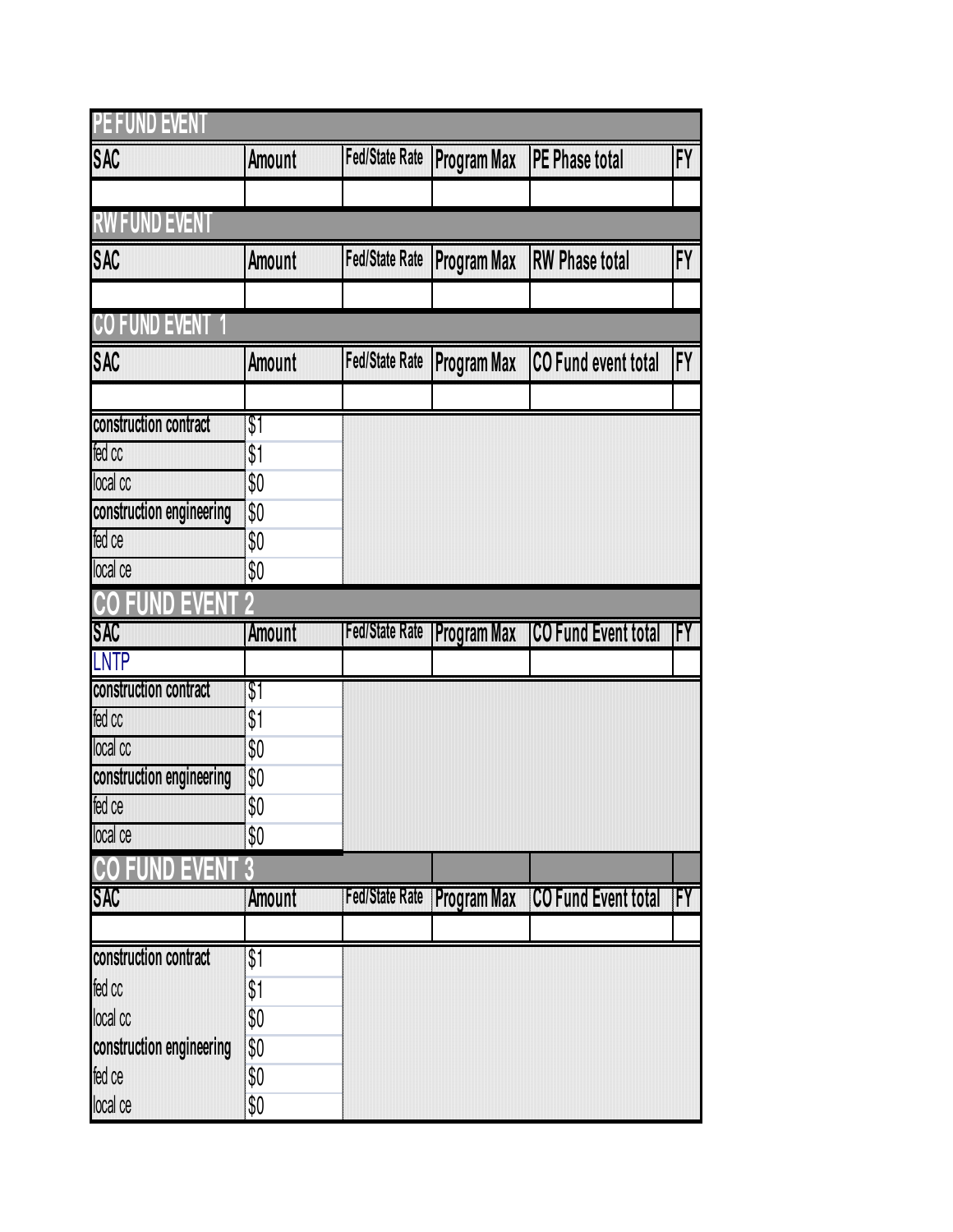# M. Environmental

### Summary of Common Environmental Studies

Note: all required environmental studies must be performed by pre-qualified consultants and the number of copies required is subject to change based on project-specific coordination and schedule requirements.

#### Cultural Resources

|              | Photologs (3 copies)                                           |
|--------------|----------------------------------------------------------------|
|              | Phase I Short Report (3 copies)                                |
|              | Phase I Cultural Resources Survey Report (3 copies)            |
|              | Phase I History/Architecture Survey Report (3 copies)          |
| $\mathsf{I}$ | Phase I Archaeology Survey Report (3 copies)                   |
|              | Phase II Cultural Resources Survey Report (3 copies)           |
| $\mathsf{L}$ | Phase II History/Architecture Survey Report (3 copies)         |
| Г            | Phase II Archaeology Survey Report (3 copies)                  |
| $\mathsf{I}$ | Phase III Archaeology Data Recovery (4 copies)                 |
|              | Addendum reports/submissions (3-4 copies)                      |
|              | Documentation for Consultation/MOA (4-5 copies)                |
|              | HABS/HAER/6(f); Recreational/Cultural Documentation (4 copies) |
|              |                                                                |

## Section 4(f)

F

 $\Box$ 

| . |                                                                                                |
|---|------------------------------------------------------------------------------------------------|
|   | Determination of Non-Applicability of Section 4(f) (Draft: 2 copies, Final: 3 copies)          |
|   | Determination of Applicability of Programmatic Section 4(f) (Draft: 2 copies, Final: 3 copies) |
|   | Individual Section 4(f) Evaluation (Draft: 3 copies, Final: 10 copies)                         |
|   | Section 6(f) Documentation (Draft: 3 copies, Final: 4-5 copies)                                |
|   |                                                                                                |

#### Ecological Resources

| Ecological MOA (4 copies for two agency coordination or 6 copies for Four Agency Coordination)                 |
|----------------------------------------------------------------------------------------------------------------|
| Wetland Delineation Report (4 copies for two agency coordination or 6 copies for Four Agency Coordination)     |
| t and 4 Each stad One on Darrate 10 and a facEast Associa Oceal and 7 and a facEtra Associa Oceal and blub too |

- Level 1 Ecological Survey Reports (6 copies for Four Agency Coord. and 7 copies for Five Agency Coord and high impact projects).
- Level 2 Ecological Survey Reports (6 copies for Four Agency Coord and 7 copies for Five Agency Coord and high impact projects).<br>
The state of additional copies for involvement with Scenic Rivers
	- \*\*Add 2 additional copies for involvement with Scenic Rivers

#### Sole Source Aquifer

Sole Source Aquifer Coordination - (3 copies)

#### Farmland Policy Protection Act (FPPA)

| FPPA Project Screening Sheets (1 copy, may be submitted electronically) |
|-------------------------------------------------------------------------|
|                                                                         |

Farmland Conversion Impact Rating-Form (USDA Form AD-1006) (4 copies)

#### Waterway Permits

| $\perp$        | Conceptual Stream/Wetland Mitigation reports (Draft: 2 copies, Final: 6 to 7 copies)                |
|----------------|-----------------------------------------------------------------------------------------------------|
| $\Box$         | Section 404/401 Applications (Draft: 2 copies, Final: 10 copies)                                    |
| $\Box$         | USACE Pre-Construction Notification (PCN) applications (Draft: 2 copies, Final: 5 copies)           |
| $\Box$         | Ohio EPA Isolated Wetland Permit Pre-Activity Notification (PAN) (Draft: 2 copies, Final: 4 copies) |
| $\mathbb{R}^n$ | Coastquard Section 9 Application (Draft: 2 copies, Final: 3-4 copies)                               |
|                |                                                                                                     |

Flood Plain Permit Application (Draft: 2 copies, Final: 3-4 copies)

#### Environmental Site Assessment

- Environmental Site Assessment Screening Report (2 copies)
	-
- □ Phase I Environmental Site Assessment Report (2 copies)<br>□ Phase II Environmental Site Assessment Report (2 copies) Phase II Environmental Site Assessment Report (2 copies)

#### **Noise**  $\Box$

- Traffic Noise Analysis Report (Draft: 2 copies, Final: 2 copies)
- Ambient Noise Level Report (Draft: 2 copies, Final: 2 copies)
- Noise Barrier Public Involvement Summary (Draft: 2 copies, Final: 2-3 copies)

#### Public Involvement Activities

帀

 $\Box$ 

 $\Box$ 

- Public Involvement Plan (Draft: 2 copies, Final: 2-3 copies)
- Along w/ the tasks for a public involvement activities that are included in the project scope

#### Categorical Exclusion (CE) Environmental Document

- CE Level 1 Environmental Document (Draft: 1 copy, Final: 2 copies) П
- □ CE Level 2 Environmental Document (Draft: 1 copy, Final: 2 or 3 copies)<br>□ CE Level 3 (Draft: 2 copies, Final: 4 copies)
	- CE Level 3 (Draft: 2 copies, Final: 4 copies)
	- CE Level 4 (Draft: 2 copies, Final: 5 copies)
- $\Box$ CE Reevaluation (Draft: 1-2 copies, Final: 3-5 copies)

Scope of the Proposed Action/Involvement with Resources: These are actions/items the District Environmental Staff deems necessary to address as part of the LPA project environmental documentation . This form is not all inclusive, and more items may be required upon initiation of agency coordination and field studies.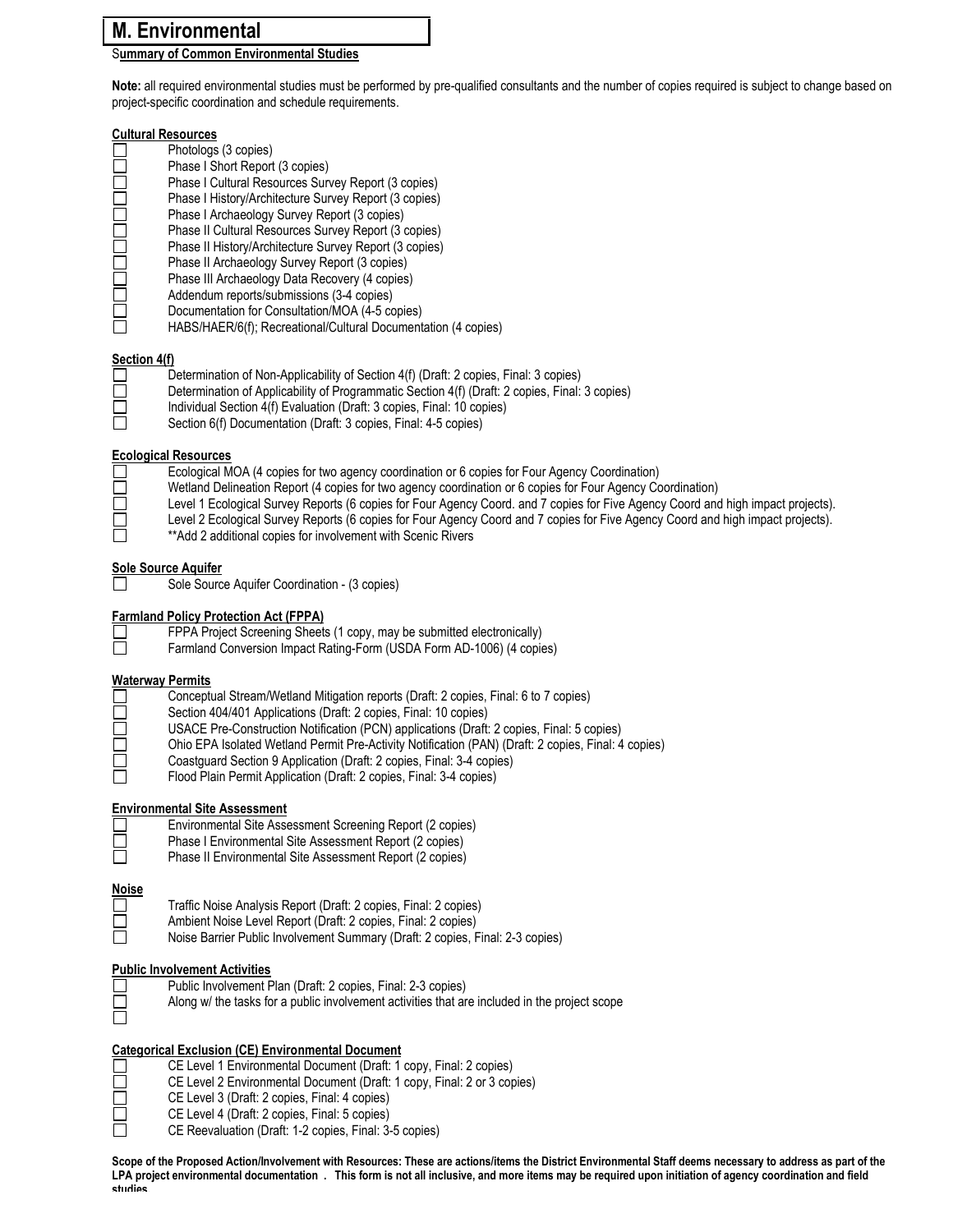| <b>N. ROLES AND RESPONSIBILITIES</b>                                       |               |              |        |  |
|----------------------------------------------------------------------------|---------------|--------------|--------|--|
| <b>Construction Plan Development</b>                                       |               |              |        |  |
| <b>Proposal/Specification Development</b>                                  |               |              |        |  |
| <b>LPA Agreement</b>                                                       |               |              |        |  |
| Form and Preliminary Legislation                                           |               |              |        |  |
| <b>Advertising and Award of Contract</b><br><b>Construction Inspection</b> |               |              |        |  |
| <b>RW Plan Development</b>                                                 |               |              |        |  |
| <b>RW Acquisition /Appraisals</b>                                          |               |              |        |  |
| <b>Utility Relocation</b>                                                  |               |              |        |  |
| <b>O. FIELD REVIEW</b>                                                     |               |              |        |  |
| <b>NAME</b>                                                                | <b>AGENCY</b> | <b>PHONE</b> | E-mail |  |
|                                                                            |               |              |        |  |
|                                                                            |               |              |        |  |
|                                                                            |               |              |        |  |
|                                                                            |               |              |        |  |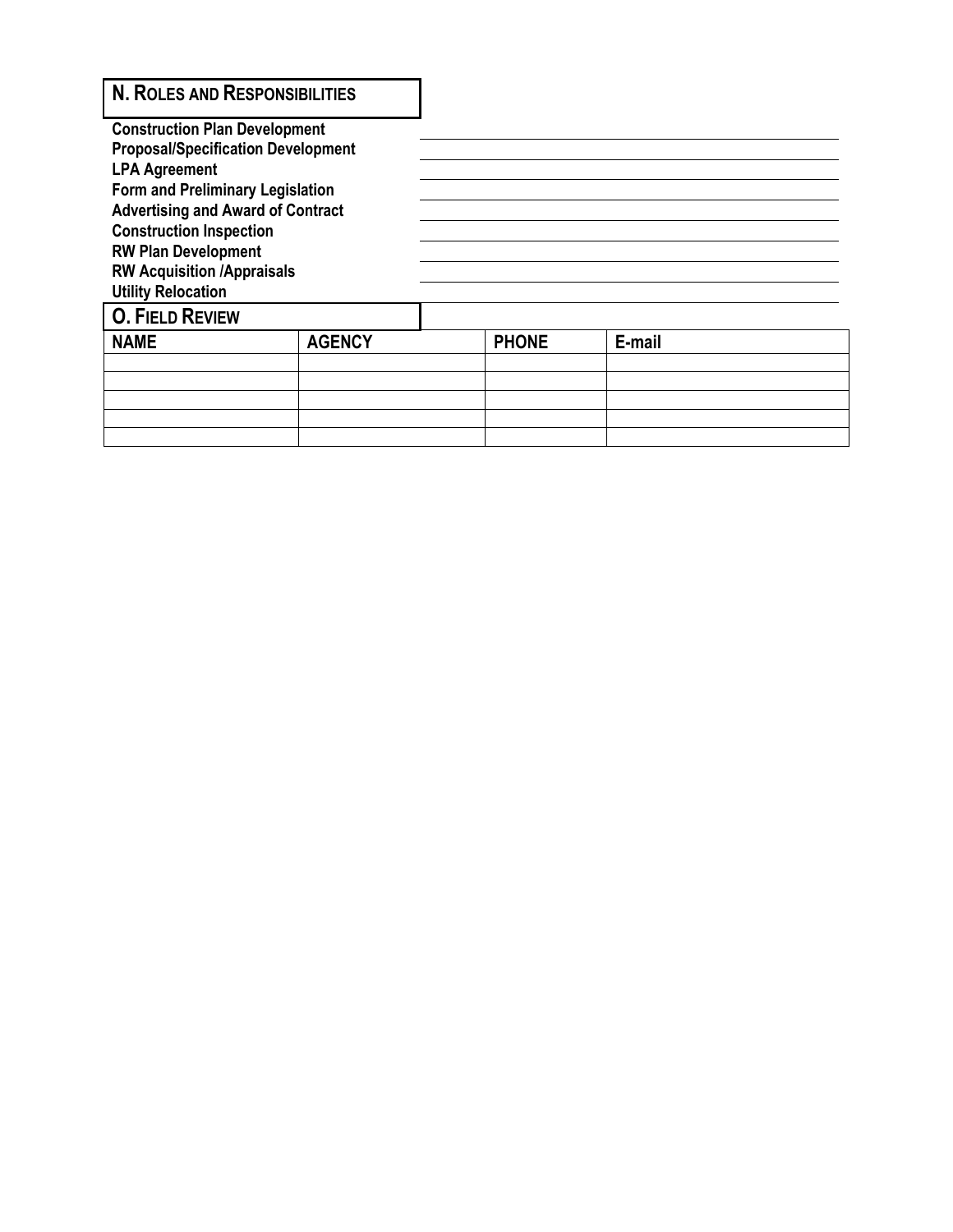# P. COMMITMENT DATES

**Traditional Construction Local Let Reservoir** 

| <b>ACTIVITY</b>                          | <b>START DATE</b> | <b>FINISH DATE</b> |
|------------------------------------------|-------------------|--------------------|
| <b>Authorization to Proceed</b>          |                   |                    |
| <b>Stage 1 Review</b>                    |                   |                    |
| <b>Stage 2 Review</b>                    |                   |                    |
| <b>Stage 3 Review</b>                    |                   |                    |
| <b>RW Plans Approved/Not Required</b>    |                   |                    |
| <b>Bid document tracings to District</b> |                   |                    |
| <b>RW and Utility Clearance</b>          |                   |                    |
| <b>Environmental Clearance</b>           |                   |                    |
| Plan Package to CO                       |                   |                    |
| <b>Award Date</b>                        |                   |                    |

Other due dates of interest:

- County to submit plans, proposal, estimate [PS&E] to the District
- County certifies R/W and utility clearance to the District
- County submits bid results to District

Schedule Explanation: Authorization to Proceed Start Date is the date that the District submits the programming package to Central Office. Finish Date for said activity is when a state job number has been established. Start Date for Environmental Clearance is normally the same as the date the project has been programmed. Start Date for Stage 2 Review is the date of submission to the District of the preliminary R/W plans. Finish date for said activity is when comments are returned to the LPA. Start Date for R/W Plan Approved is when the District has received final R/W plans and associated documents. Finish Date for said activity is when the District has approved said plans and associated documents. Start Date for R/W and Utility Clearance is the date that the LPA is authorized to begin acquisition. Finish Date for said activity is when the District certifies clearance to FHWA. The LPA should verify R.W and Utility Clearance to the District one month before the R/W and Utility Clearance Finish Date. Start Date for Plan Package to C.O. is the date that the PS&E package leaves the District and the Finish Date is the day it is logged in at Central Office. One should allow forty-five days from Plan Package to C.O for PS & E approval and project advertising before the Sale Date. Advertising needs to be three weeks minimum and cannot start until PS&E approval is obtained. Start Date for the Award Date is the Sale Date of the project. And the Finish Date for the Award Date is the date the project is awarded. Summary of bid tabs and the identity of the awarded contractor shall be submitted to ODOT no later than one week after the award.

# Project Schedule Approval:

| <b>Environmental Coordinator</b> | <b>Real Estate Administrator</b> |  |
|----------------------------------|----------------------------------|--|
| Program Manager                  | <b>Project Manager</b>           |  |
| <b>Production Administrator</b>  | <b>Planning Administrator</b>    |  |
|                                  | <b>LPA Coordinator</b>           |  |

\*\*\*\*\*\*\*\*\*\*\*\*\*\*\*\*\*\*\*\*\*\*\*\*\*\*\*\*\*\*\*\*\*\*\*\*\*\*\*\*\*\*\*\*\*\*\*\*\*\*\*\*\*\*\*\*\*\*\*\*\*\*\*\*\*\*\*\*\*\*\*\*\*\*\*\*\*\*\*\*\*\*\*\*\*\*\*\*\*\*\*\*\*\*\*\*\*\*\*\*\*\*\*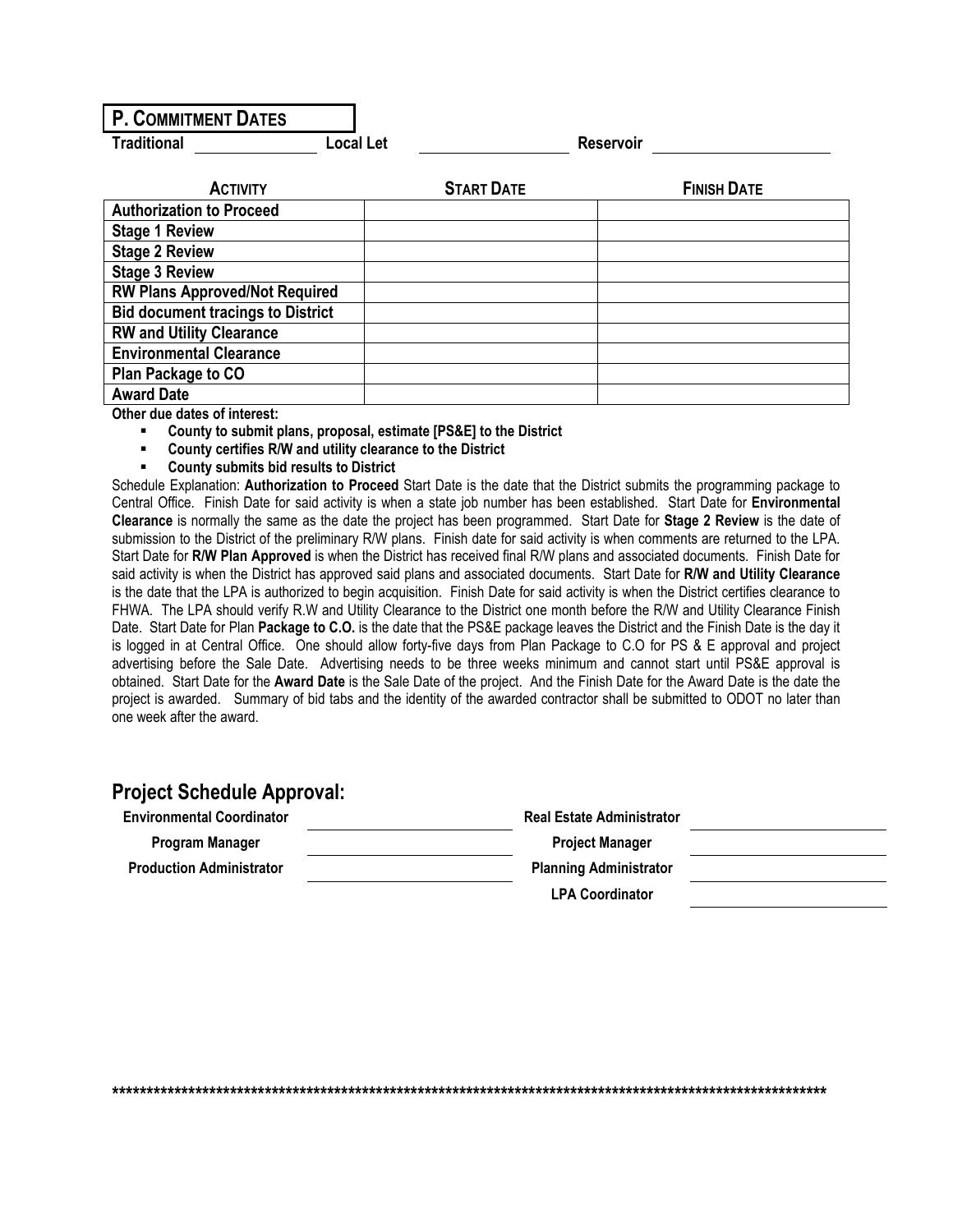# **LPA Local-let Participation Requirement Review Form**

İ

City of Canton **12th Street N.W. Bridges Replacement Project** 

Local Public Agency (LPA) **Project Name** Project Name

Upon receipt of an LPA's initial project programming package, the District Office shall thoroughly review and evaluate the content with regard to the following requirements for Local-let Program participation. Failure by the LPA to demonstrate a satisfactory status for any of these prerequisites shall result in the District denying the LPA the privilege of administering the delivery of a Local-let project.

- 1. The LPA agrees to adhere to the Ohio Department of Transportation (ODOT) Locally Administered Transportation Projects Manual of Procedures.
- 2. The LPA's Person in Responsible Charge accepts the following responsibilities:
	- a. Ensure that all applicable Federal and State regulations are followed on the project and have the responsibility, authority and resources to manage it effectively.
	- b. Serve as agency contact for issues or inquiries concerning the project.
	- c. Be familiar with project progress, involved in decisions that require change orders, and visit the project on a frequency that is commensurate with the magnitude and complexity of the project.

Person in Responsible Charge:

Daniel J. Moeglin, P.E.

Current Roles and Responsibilities within LPA:

City Engineer

Statement of Qualifications:

Prequalified as an LPA for federally funded projects

3. Identify the LPA Designee to serve as the Construction Project Engineer (CPE), or if the CPE will be provided through contracted consultant services:

## Consultant Services (TBD by ODOT approved QBS process.)

4. The LPA must have previously delivered and maintained successful capital improvement projects of a similar size, nature and complexity.

| Project Name:                                                                         | <b>ODOT PID:</b> | Letting Agency | Amount::    | <b>Funding Sources:</b> |
|---------------------------------------------------------------------------------------|------------------|----------------|-------------|-------------------------|
| Tuscarawas St. Roadway<br>Improvements                                                | 22872            | City of Canton | \$6,222,501 | SCATS, ODOT, OPWC, City |
| Scope: Widening, resurfacing, traffic signals, lighting, streetscape, ramps and curbs |                  |                |             |                         |
| Issues / Comments: None.                                                              |                  |                |             |                         |
|                                                                                       |                  |                |             |                         |
| Project Name:                                                                         | ODOT PID:        | Letting Agency | Amount::    | <b>Funding Sources:</b> |

| Project Name:                                                                            | ODOT PID:   Letting Agency   Amount:: | Funding Sources: |
|------------------------------------------------------------------------------------------|---------------------------------------|------------------|
| Fulton Rd./Park Dr. NW Intersection 86379                                                | City of Canton   $$1,000,000$         | ARRA, OPWC, City |
| Scope: Roadway improvements, traffic signal, lighting, streetscape, curbs and curb ramps |                                       |                  |

Issues / Comments: None.

| Project Name:                                             | ODOT PID: | Letting Agency | Amount::  | <b>Funding Sources:</b> |  |
|-----------------------------------------------------------|-----------|----------------|-----------|-------------------------|--|
| Sherrick Rd. SE Subgrade<br>Stabilization and Resurfacing | 86380     | City of Canton | \$980,000 | ARRA, City              |  |
| Scope: Subgrade stabilization and resurfacing             |           |                |           |                         |  |
| Issues / Comments: None.                                  |           |                |           |                         |  |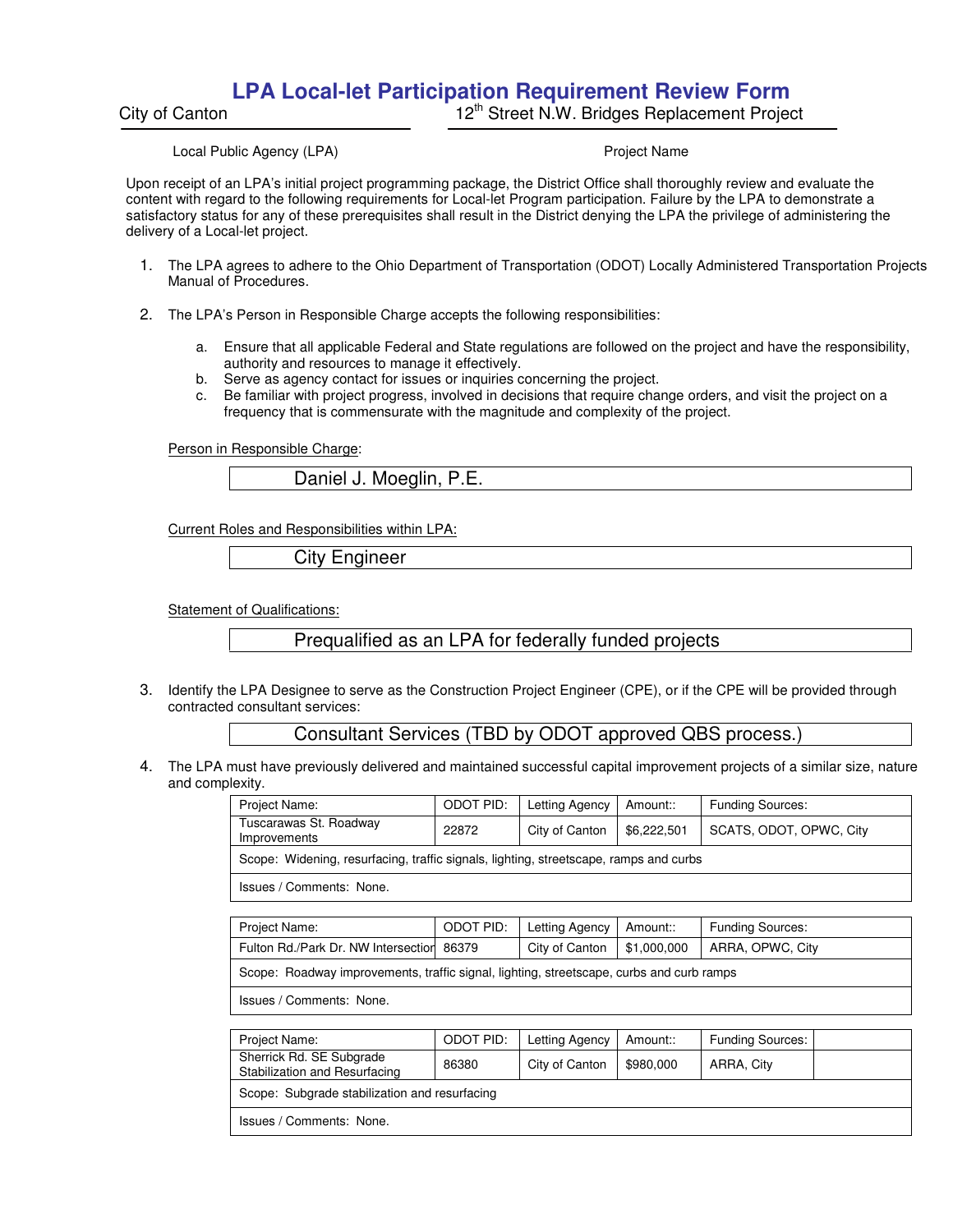5. Indicate for what project phases the LPA expects to contract consultant services. If function is performed by LPA staff, indicate the LPA Designee(s) responsible:

| Environmental:                           | Consultant           |
|------------------------------------------|----------------------|
| Design:                                  | Consultant           |
|                                          |                      |
| PS&E (Including Bid Document)            | <b>City Engineer</b> |
| Right-of-Way                             | Consultant           |
| Construction Administration & Inspection | Consultant           |
| Sampling and Testing                     | Consultant           |

- 6. The LPA has established and documented practices for each of the following project administration responsibilities. The LPA must indicate LPA support staff responsible for the management of these processes. Written processes<sup>\*</sup> should **be attached separately to this form**, or documented in the space provided (field will expand).
	- a. \*Consultant Services Evaluation and Selection:

| LPA Designee(s):                                                                               |
|------------------------------------------------------------------------------------------------|
| City Engineer                                                                                  |
| Process Description:                                                                           |
| City of Canton Board of Control uses its Federally/ODOT approved Consultant Selection Process. |
|                                                                                                |

b. Consultant Services Management:

LPA Designee(s): City Engineer Process Description: The City Engineer follows ODOT PDP for plan development and Consultant Services Manual for Consult Management.

c. \*Change Order Process

| LPA Designee(s):            |  |
|-----------------------------|--|
| City Engineer               |  |
| <b>Process Description:</b> |  |
| See Attached.               |  |

- d. \*Dispute Resolution / Claims Management Process LPA Designee(s): Director of Administration Process Description: See Attached.
- e. Finance, Accounting and Record Keeping:
- LPA Designee(s): City Construction Manager Process Description: Direct oversight by construction engineering consultant.
- f. Disadvantaged Business Enterprise (DBE) compliance:

| LPA Designee(s):                                         |
|----------------------------------------------------------|
| <b>City Construction Manager</b>                         |
| Process Description:                                     |
| Direct oversight by construction engineering consultant. |

g. Davis-Bacon and/or State Prevailing Wages Compliance:

| LPA Designee(s):                                         |
|----------------------------------------------------------|
| <b>City Construction Manager</b>                         |
| Process Description:                                     |
| Direct oversight by construction engineering consultant. |

h. Maintenance of Project Files:

LPA Designee(s): City Engineer Process Description: Separate project file will be maintained in the office of the City Engineer.